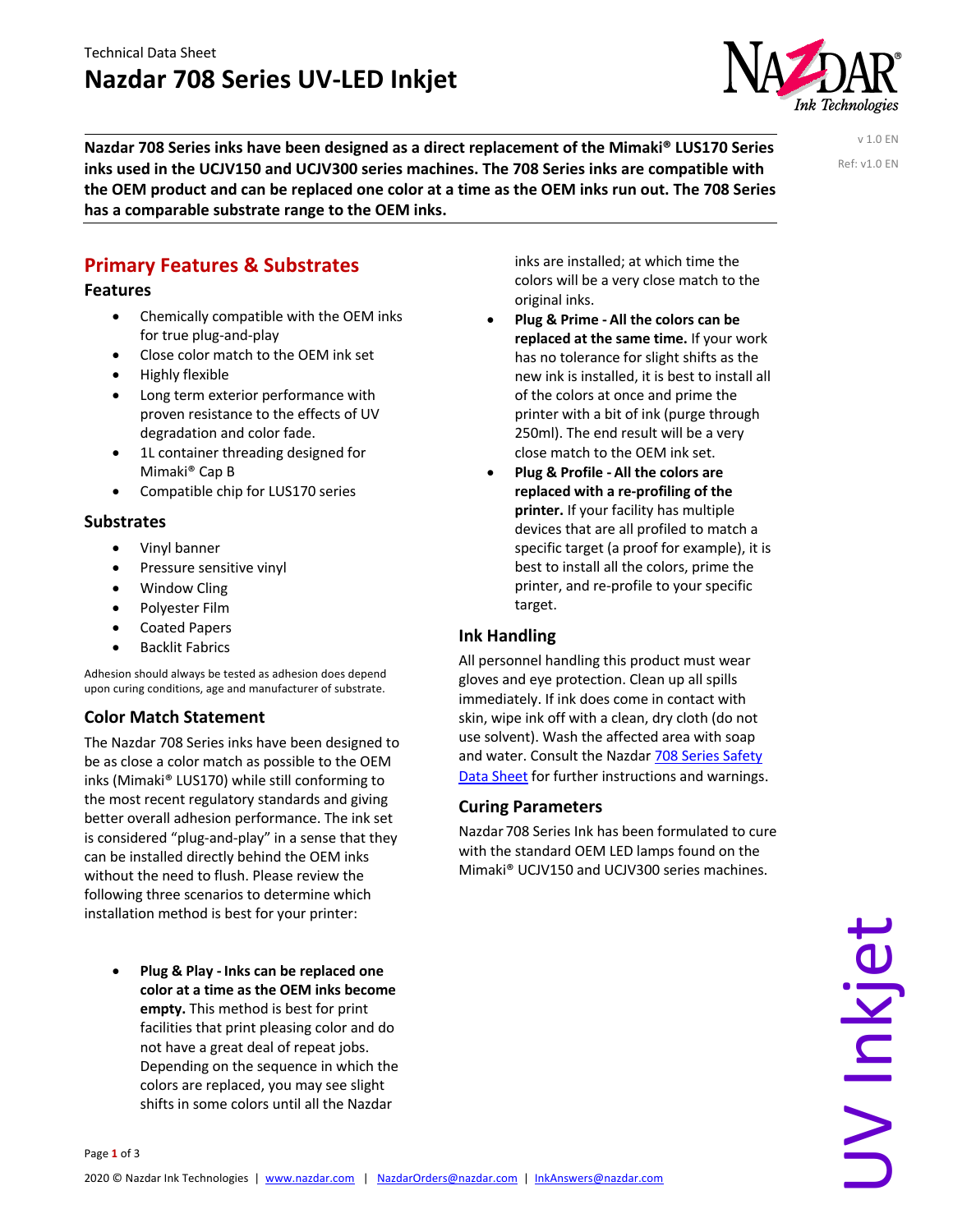# Technical Data Sheet **Nazdar 708 Series UV-LED Inkjet**



v 1.0 EN Ref: v1.0 EN

#### **Ink Changeover**

Nazdar 708 Series inks are designed to be a direct replacement of the OEM ink and can be installed directly behind an empty bottle. Install 708 the same way that you would normally add the 1L bottle to the system. The replacement chip is coded and used the same as the OEM.

#### **Clean Up**

For clean-up of ink spills and equipment use LWU7001FF UV Maintenance Solution.

#### **Storage/Shelf Life**

Store ink at 18° - 27° C (65° - 80° F). Ink should always be kept away from heat, sparks, and flames. If stored at a different temperature, the ink should be allowed to reach room temperature before installing. The shelf life of this product is 12 months from the date of manufacture when stored under prescribed conditions.

#### **Outdoor Durability**

When Nazdar 708 Series Ink is used with the proper color management; color variance will be minimal over a period of 24 months vertical outdoor exposure. Results for regions with extreme weather conditions or applications other than static signage may vary significantly and should be tested by the end user.

To minimize Nazdar 708 Series Ink change in density and hue values during outdoor exposure, it is important to use proven substrates (flexible vinyls and pressure sensitive vinyls) that do not "yellow" or vary from their original white cast when exposed outdoors.

## **Environmental Operating Parameters**

Temperature:

 $\bullet$  65 ° F – 80 ° F [18 ° C – 27 ° C]

Humidity:

- Optimum: 40% 60% (non-condensing)
- Operational: 30% 70% (noncondensing)

#### **Nazdar Quality Statement**

Nazdar stands behind the quality of this product. Nazdar cannot, however, guarantee the finished results because Nazdar exercises no control over individual operating and production procedures. While technical information and advice on the use of this product is provided in good faith, the user bears sole responsibility for selecting the appropriate product for their end use requirements. Users are also responsible for testing to determine that our product will perform as expected during the printed item's entire life cycle from printing, post print processing, and shipment to end use. This product has been specially formulated for inkjet printing, and it has not been tested by any other method. Any liability associated with the use of this product is limited to the value of the product purchased from Nazdar.

Based on information from our raw material suppliers, these products are formulated to contain less than 0.06% lead. If exact heavy metal content is required, independent lab analysis is recommended.

#### **Validated Equipment**

Nazdar 708 Series Ink has been validated for use in the following printer platforms:

- Mimaki® UCJV300
- Mimaki® UCJV150